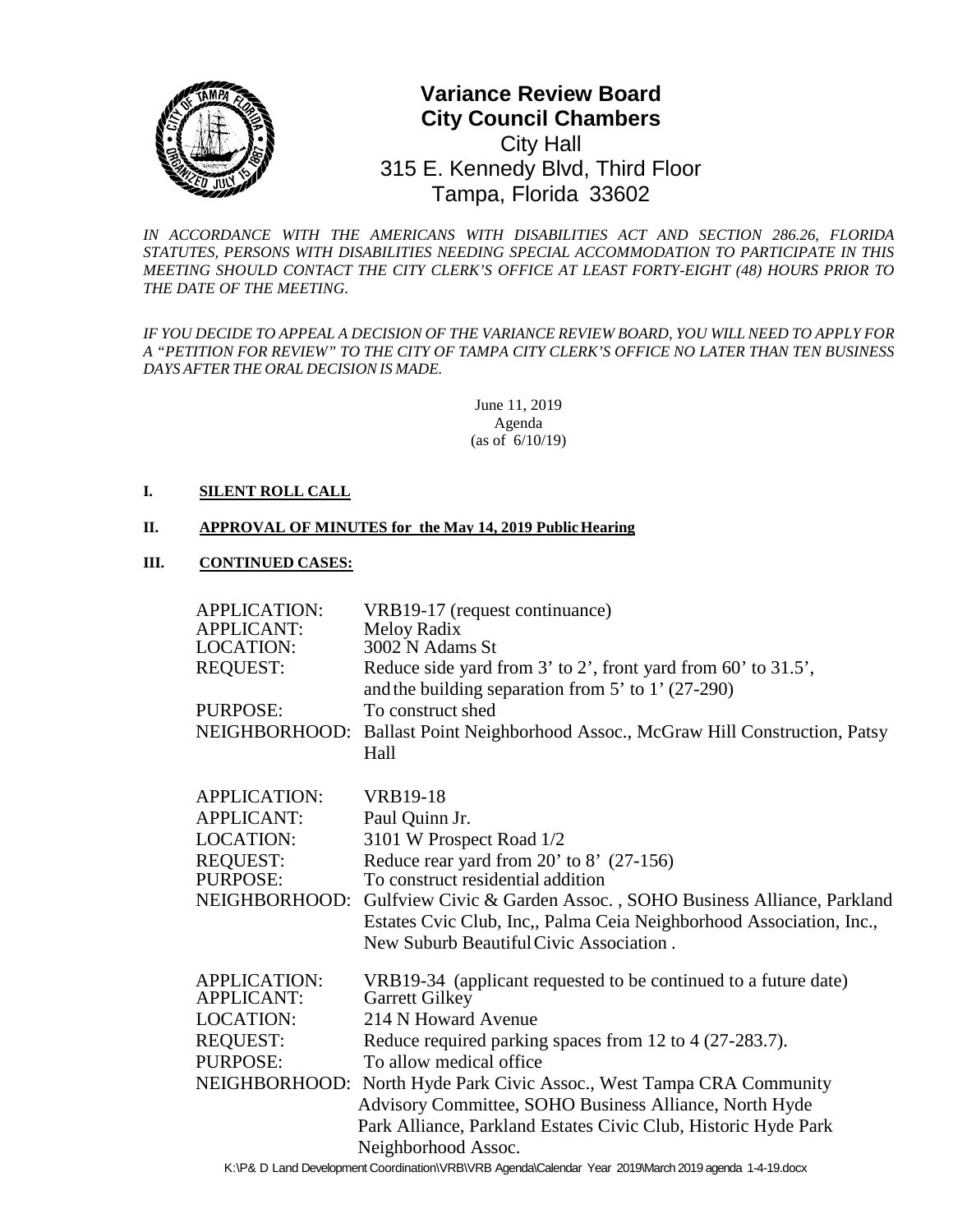| <b>APPLICATION:</b> | VRB19-43                                                         |
|---------------------|------------------------------------------------------------------|
| <b>APPLICANT:</b>   | Faye Pearson                                                     |
| <b>LOCATION:</b>    | 4318 S Coolidge Avenue                                           |
| <b>REQUEST:</b>     | To reduce the rear yard from 3' to 2.1' and reduce the side yard |
|                     | from $7'$ to $4.3'$ (Section 27-290 and 27-156)                  |
| PURPOSE:            | To vest existing structures                                      |
|                     | NEIGHBORHOOD: FairOaks/Manhattan Manor Neighborhood Assoc.       |

## **VI. NEW CASES:**

| <b>APPLICATION:</b><br><b>APPLICANT:</b><br>AGENT:<br>LOCATION:<br><b>REQUEST:</b><br>PURPOSE:               | <b>VRB19-40</b><br>Joseph Scarpa<br>Josse Salgodo<br>3102 N Woodrow Avenue<br>To reduce the rear yard from $20'$ to $14.2'$ (Section $27-156$ )<br>To vest existing structure<br>NEIGHBORHOOD: Riverside Heights Civic Association, One Laurel Place,<br>THCA Land Use Committee, Business Guild of Seminole<br>Heights, Tampa Heights Civic Association, Business Guild<br>of Seminole Heights, Tampa Heights Civic Association, Inc. |
|--------------------------------------------------------------------------------------------------------------|----------------------------------------------------------------------------------------------------------------------------------------------------------------------------------------------------------------------------------------------------------------------------------------------------------------------------------------------------------------------------------------------------------------------------------------|
| <b>APPLICATION:</b><br><b>APPLICANT:</b><br><b>LOCATION:</b><br><b>REQUEST:</b><br>PURPOSE:                  | VRB19-63<br>Pamela Hatley<br>4902 W Idaho St<br>To reduce the side yard setback 7' to .59' (Section 27-156)<br>To vest existing residence<br>NEIGHBORHOOD: Port Tampa City, Inc. Civic Association                                                                                                                                                                                                                                     |
| <b>APPLICATION:</b><br><b>APPLICANT:</b><br><b>LOCATION:</b><br><b>REQUEST:</b><br>PURPOSE:<br>NEIGHBORHOOD: | <b>VRB19-65</b><br>Dorit Breiter<br>2901 W San Carlos Street<br>Removal of Grand Tree (Section 13-45(g))<br>To construct two-story single family residential<br>Bayshore Gardens Neighborhood Association, Inc, Parkland<br>Estates Civic Club, Inc., Palma Ceia Neighborhood<br>Association, Inc.                                                                                                                                     |
| <b>APPLICATION:</b><br><b>APPLICANT:</b><br><b>LOCATION:</b><br><b>REQUEST:</b><br>PURPOSE:                  | <b>VRB19-66</b><br>Jacob Cremer<br>1309 W Main Street<br>Removal of multiple Grand Trees and to reduce the trees from 50%<br>to 43% (Section 13-45(g) and 27-285)<br>West River Mixed Use Redevelopment Project                                                                                                                                                                                                                        |

NEIGHBORHOOD: N/A